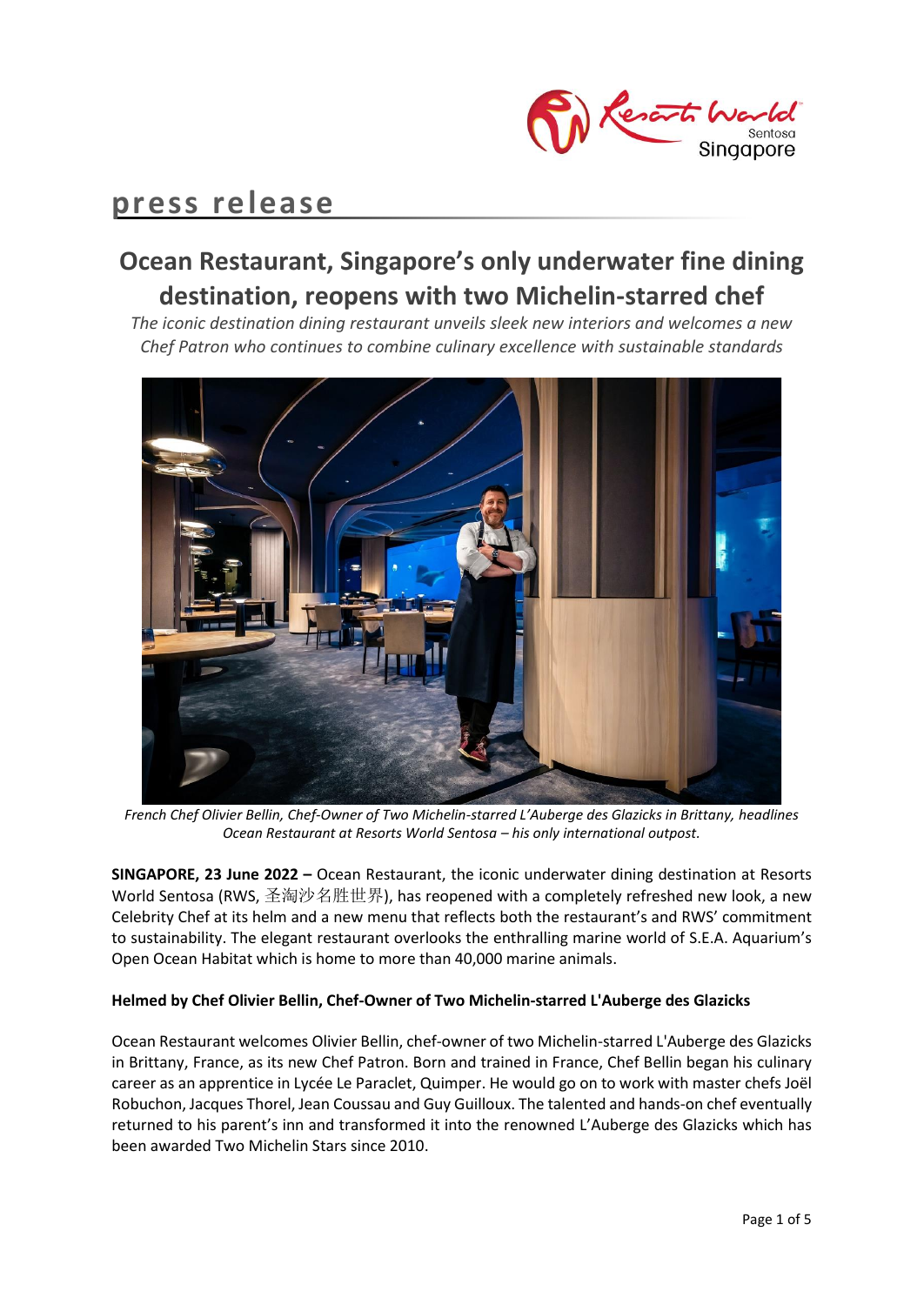As a third-generation chef whose family has owned L'Auberge des Glazicks for over a century, Chef Bellin is a passionate advocate for combining Michelin-starred culinary excellence with sustainable standards. At L'Auberge des Glazicks, he sources his ingredients entirely from Brittany's local fisheries and terroir, grows herbs and vegetables in his own garden, and is fervent about reducing packaging and plastics in his kitchen.

Chef Bellin's culinary philosophy is resonant with Ocean Restaurant's longstanding commitment to uphold S.E.A. Aquarium's sustainability ethos which includes biodiversity conservation, advancing research and environmental education and advocacy.

## **Modern-European menu with sustainability at the heart of it**

Chef Bellin's new menus at Ocean Restaurant demonstrate a commitment to sustainable gastronomy and are seafood-focused. Offering a collection of new creations he specially conceived for Ocean Restaurant, the menus feature responsibly sourced seafood, local produce and house-grown herbs. Taking inspiration from the restaurant's location in S.E.A. Aquarium, his creations emphasize the fresh natural and healthy flavours of the sea. This complements the awe-inspiring view of the marine world that Ocean Restaurant offers and immerses guests in the underwater destination dining experience.

"I am excited to be part of the newly-revamped Ocean Restaurant which is such an incredibly unique and iconic dining destination in Singapore. I also connect with S.E.A. Aquarium's beliefs towards marine conservation as well as RWS's commitment to sustainable practices on a personal level. Together with Ocean Restaurant's culinary team, we want to create an immersive dining experience that conveys the beauty of the ocean and the need to protect the environment, and imprint a strong, emotional impression on our guests," said Chef Bellin.

"Ocean Restaurant stands by its ethos of using ingredients from environmentally responsible sources. On the whole, over 90 per cent of the restaurant's seafood are sourced from certified fisheries with responsible and efficient management of marine resources, and with minimal environmental impact. Beyond responsible seafood, we also prioritise working with fruits, vegetables, wine, coffee, tea and other suppliers who share the same sustainability values," adds Chef Bellin.

Anthony Hannan, Assistant Vice President of Food & Beverage, Resorts World Sentosa, said, "We are excited to reopen and welcome our guests back to Ocean Restaurant. Sustainability remains at the heart of Ocean Restaurant, and we are looking forward to working closely with Chef Olivier Bellin to produce dishes that are delicious and responsible. Furthermore, in our RWS 2030 Sustainability Master Plan, we are targeting to achieve a 50 per cent reduction in waste to landfill by 2030. To help achieve that, Chef Bellin and Ocean Restaurant's culinary team are striving for zero-waste cooking in the kitchen. In addition, as a founding member of the Sentosa Carbon Neutral Network, we are exploring a precinct-level waste-to-energy solution to facilitate a circular economy."

### **French-inspired cocktails and award-winning wine labels**

In the newly redesigned Ocean Restaurant, the bar is the first space guests step into when they walk through the entrance where they are greeted with the calming colour palette of blue and stone, with textured glass bricks that mimic the rippling of water. Guests can enjoy a range of bespoke Frenchinspired cocktails at the bar pre-dinner, or at their dining table.

The restaurant also features a brand-new wine cellar with over 400 wine labels ranging from awardwinning wineries to boutique outfits – including a choice selection of sustainable wines.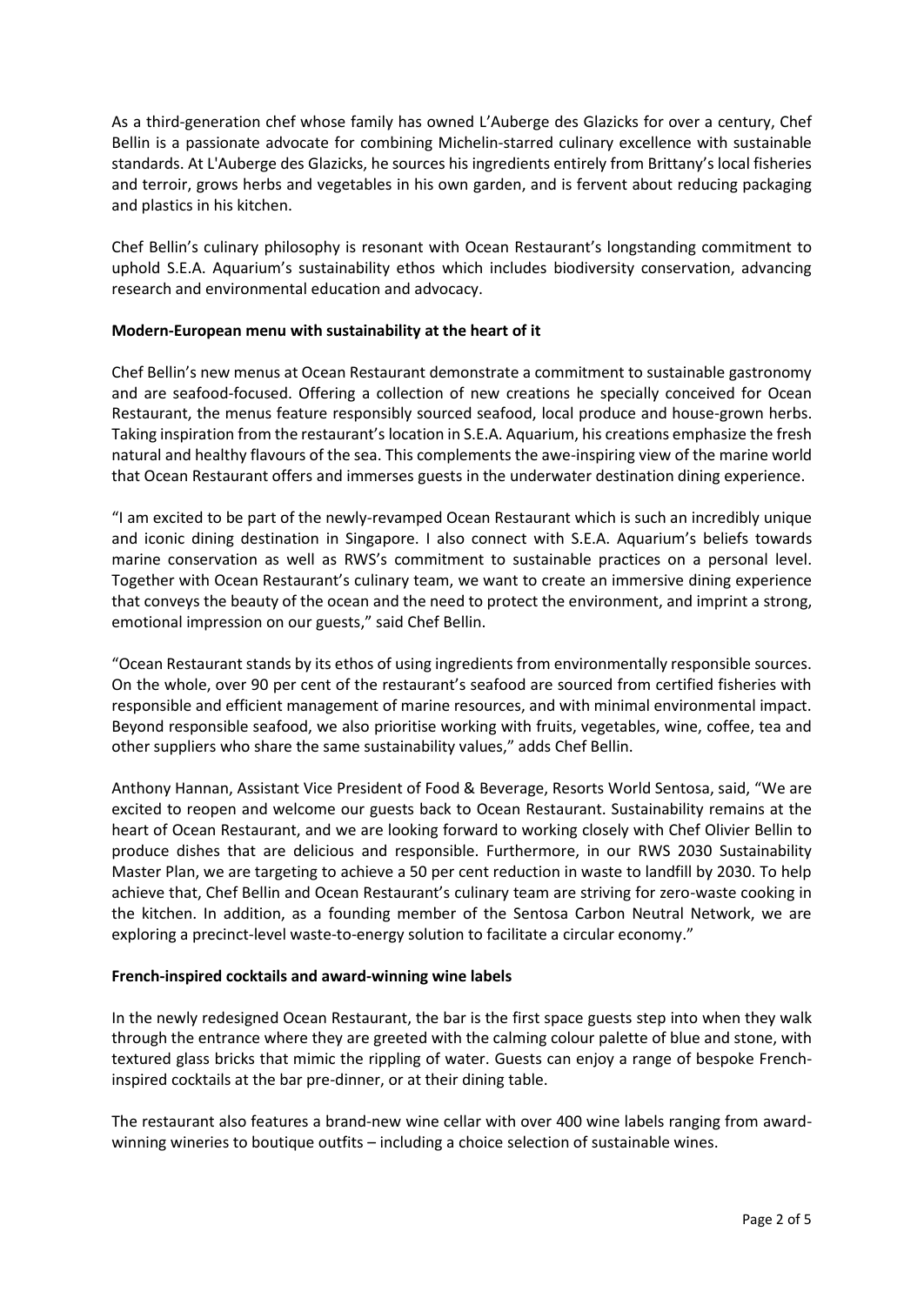### **Reimagined interior design featuring oceanic colours and textures using sustainable materials**

Ocean Restaurant's new interiors is inspired by the majestic and highly threatened manta ray. The marine environment is drawn into the dining room through graceful architectural lines reminiscent of the manta ray'sstreamlined movement, a deep sea colour palette and minimalist silver pendant lights.

Sustainable and ethically sourced materials are used as much as possible in its refurbishment. A certified environmentally friendly premium alternative to timber is used for the ceiling and wall finishes, and the stone tiles in the restaurant comprises up to 40 per cent recycled material. The plush carpet is certified for low emissions according to the CRI Green Label Plus while the dining chairs are made with a post-consumer recycled polyester yarn containing marine plastics, and the banquette seats are enveloped in deep aquamarine fabrics that are certified Made in Green by OEKO-TEX, a traceable product label that has been manufactured in environmentally friendly facilities under safe and socially responsible working conditions.

The 50-seater restaurant also offers a private dining room for six persons which is encased with oneway glass mirror-like panels that allow guests privacy as they gaze at the breathtaking sight of giant manta rays, schooling fish and a host of diverse marine life swimming just a few feet away.

Ocean Restaurant is open for lunch from 11.30am to 3.00pm at S\$148++ per person and dinner from 6.00pm to 10.30pm at S\$248++ per person. Ocean Restaurant is located at Equarius Hotel, B1M West Carpark in Resorts World Sentosa.

Reservations are highly recommended at the restaurant. Please visit [www.rwsentosa.com/oceanrestaurant,](http://www.rwsentosa.com/oceanrestaurant) call +65 6577 6869/6688 or email [dining@rwsentosa.com.](mailto:dining@rwsentosa.com)

- Ends -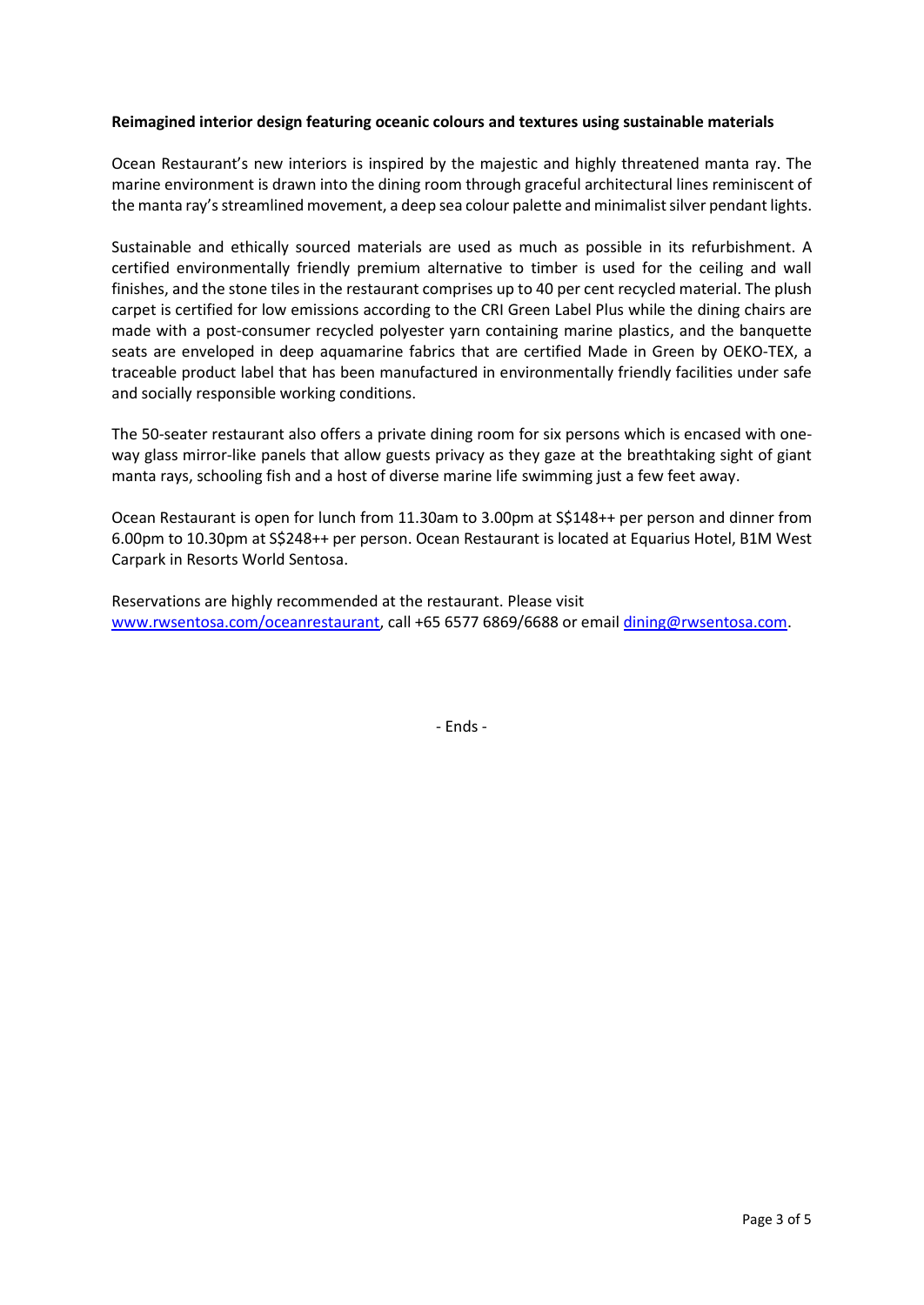#### **ABOUT RESORTS WORLD SENTOSA**

Resorts World Sentosa (RWS), Asia's premium lifestyle destination resort, is located on Singapore's resort island of Sentosa. Spanning 49 hectares, RWS is home to world-class attractions including Universal Studios Singapore, S.E.A. Aquarium, Dolphin Island and Adventure Cove Waterpark. Complementing the adventure and adrenaline of its theme parks and attractions are six unique luxury hotels, the world-class Resorts World Convention Centre and a casino. RWS offers award-winning dining experiences and exciting cuisines from around the world across its many renowned celebrity chef restaurants, establishing itself as a key player in Singapore's vibrant and diverse dining scene and a leading gourmet destination in Asia for epicureans. The integrated resort also offers world-class entertainment, from concerts to public shows. RWS has been named "Best Integrated Resort" since 2011 for nine consecutive years at the TTG Travel Awards which recognises the best of Asia-Pacific's travel industry.

RWS is wholly owned by Genting Singapore, a company of the Genting Group. For more information, please visit [www.rwsentosa.com.](http://www.rwsentosa.com/)

**1 / Resorts Worldat Sentosa & Collar wsentosa** 

#### **MEDIA CONTACTS**

**Resorts World Sentosa** Chloe Li Tel: +65 9067 1390 Email[: chloe.myli@rwsentosa.com](mailto:chloe.myli@rwsentosa.com) **Ogilvy (for Resorts World Sentosa)** Ada Tong Tel: +65 9297 0748 Email: [ada.tong@ogilvy.com](mailto:ada.tong@ogilvy.com)